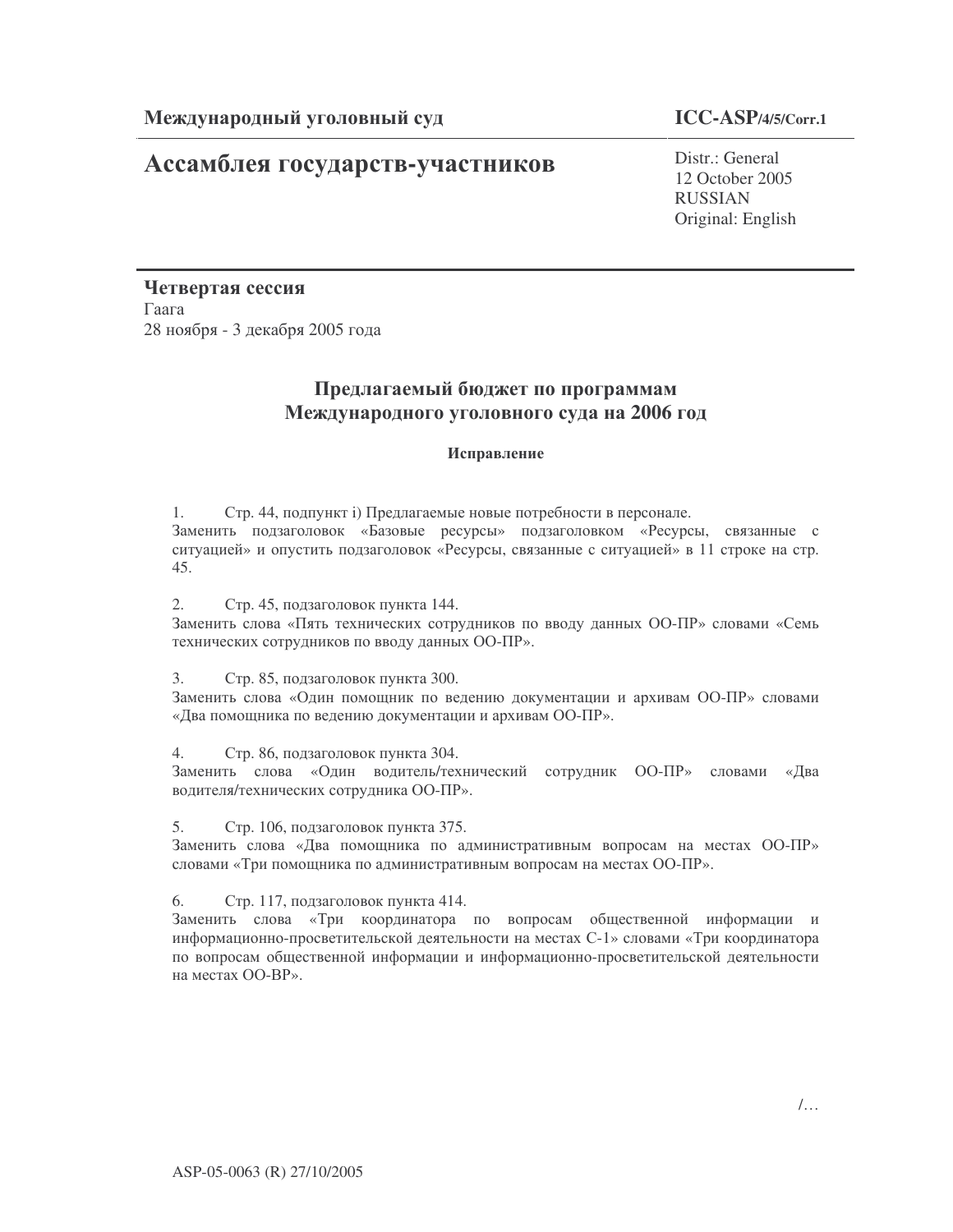### 7. Стр. 135, пункт 482.

Заменить имеющуюся таблицу следующей:

### 482. Сопоставление бюджетов и расходов за период 2004-2006 годов

| ОП IV - Секретариат Ассамблеи                                | Расходы за<br>$2004$ $z$ o $\partial$ |          | Утвержденный бюджет на<br>$2005$ $200^*$ |         | Предлагаемый бюджет на<br>2006 zod<br>$(a \text{ mol.} \text{~e\,})$ |                            |            |  |
|--------------------------------------------------------------|---------------------------------------|----------|------------------------------------------|---------|----------------------------------------------------------------------|----------------------------|------------|--|
| государств-участников                                        |                                       |          | (в тыс. евро)                            |         |                                                                      |                            |            |  |
|                                                              |                                       |          |                                          |         |                                                                      | Связанный                  |            |  |
|                                                              | Обшие                                 | Основной | Условный                                 | Общий   | Базовый                                                              | $\mathcal{C}$<br>cumyayueŭ | Обший      |  |
| Сотрудники категории специалистов                            | Без                                   | 377      |                                          | 377     | 389,9                                                                |                            | 389,9      |  |
| Сотрудники категории общего<br>обслуживания                  | разбивки                              | 217      |                                          | 217     | 249,2                                                                |                            | 249,2      |  |
| Итого по сотрудникам                                         | 397,7                                 | 594      |                                          | 594     | 639.1                                                                |                            | 639.1      |  |
| Временный персонал общего<br>назначения                      | 173,8                                 | 202      |                                          | 202     | 132,4                                                                |                            | 132,4      |  |
| Временный персонал для<br>обслуживания совещаний             | 784,1                                 | 1 0 6 7  |                                          | 1 0 6 7 | 1919,3                                                               |                            | 1919,3     |  |
| Сверхурочные                                                 | 31,1                                  | 40       |                                          | 40      | 42,0                                                                 |                            | 42,0       |  |
| Итого по другим сотрудникам                                  | 989.0                                 | 1309     |                                          | 1309    | 2 093,7                                                              |                            | 2 093,7    |  |
| Путевые расходы                                              | 84,0                                  | 128      |                                          | 128     | 140.5                                                                |                            | 140.5      |  |
| Представительские расходы                                    | 3,6                                   | 10       |                                          | 10      | 10,0                                                                 |                            | 10,0       |  |
| Услуги по контрактам, включая<br>профессиональную подготовку | 374,3                                 | 900      |                                          | 900     | 420,2                                                                |                            | 420,2      |  |
| Общие оперативные расходы                                    | 27,7                                  | 40       |                                          | 40      | 461,9                                                                |                            | 461,9      |  |
| Принадлежности и материалы                                   | 13,1                                  | 44       |                                          | 44      | 13,0                                                                 |                            | 13,0       |  |
| Мебель и оборудование                                        | 54,3                                  | 163      |                                          | 163     | 47,2                                                                 |                            | 47,2       |  |
| Итого по статьям, не связанным с<br>сотрудниками             | 557,0                                 | 1285     |                                          | 1285    | 1 092,8                                                              |                            | 1 0 9 2, 8 |  |
| Всего по Основной программе IV                               | 1943,7                                | 3 1 8 8  |                                          | 3 1 8 8 | 3825,6                                                               |                            | 3825,6     |  |
|                                                              |                                       |          |                                          |         |                                                                      |                            |            |  |

\* Утвержденный бюджет учитывает коррективы по Секретариату Ассамблеи государствучастников, внесенные с целью более точного отражения бюджетных потребностей и решений Ассамблеи государств-участников.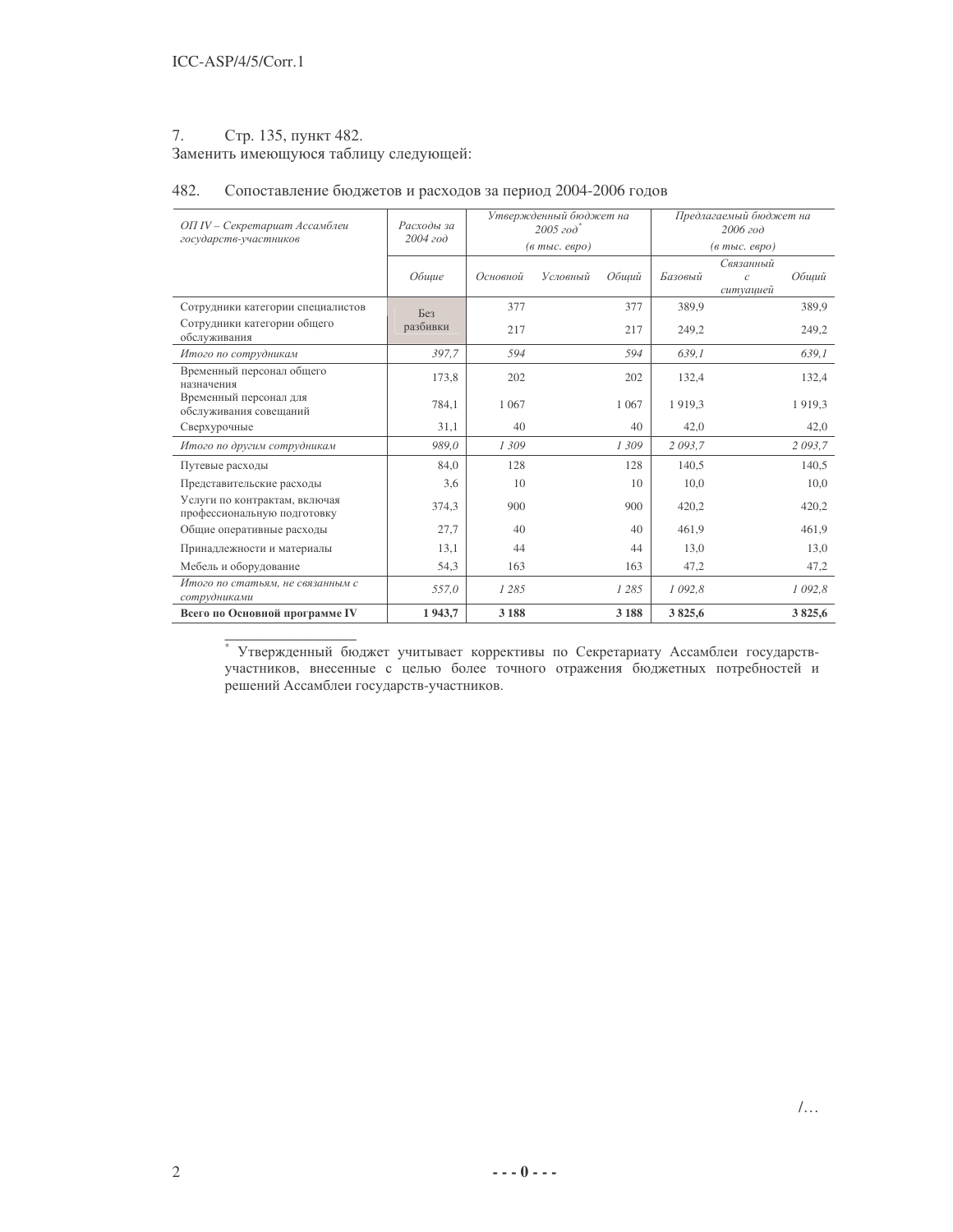8. Стр. 151, Приложение IV (а) (продолжение)<br>В продолжение Приложения IV (а) после страницы 150 включить таблицу по Программе 1200 – Палаты и таблицу по Основной программе II – Канцелярия Прокурора.

### Приложение IV (а) (продолжение)

| Программа 1200 - Палаты                                                                                                                             |               |                |     |                 |                 |                |       |                |                 |                                                       |                      |               |                      |          |                      |
|-----------------------------------------------------------------------------------------------------------------------------------------------------|---------------|----------------|-----|-----------------|-----------------|----------------|-------|----------------|-----------------|-------------------------------------------------------|----------------------|---------------|----------------------|----------|----------------------|
| Предлагаемое штатное расписание                                                                                                                     | $3\Gamma C$   | $\Pi\Gamma C$  | Д-2 | $\mathbb{H}-1$  | $C-5$           | $C-4$          | $C-3$ | $C-2$          | $C-1$           | Итого сотрудников<br>категории<br>специалистов и выше | $OO-BP$              | $OO-III$ P    | Итого сотрудников ОО |          | Всего сотрудников    |
| Утвержденные должности на 2005 год - основные                                                                                                       |               |                |     |                 | $\overline{1}$  | 2              |       | 18             |                 | 21                                                    |                      | 11            | 11                   |          | 32                   |
| Утвержденные должности на 2005 год - условные                                                                                                       |               |                |     |                 |                 |                |       |                |                 |                                                       |                      |               |                      |          |                      |
| Итого - утвержденные должности на 2005 год                                                                                                          |               |                |     |                 | $\mathcal{I}$   | $\overline{2}$ |       | 18             |                 | 21                                                    |                      | 11            | 11                   |          | 32                   |
| Классифицированные и измененные должности на 2006 год - базовые<br>Классифицированные и измененные должности на 2006 год - связанные с<br>ситуацией |               |                |     |                 |                 |                |       |                |                 |                                                       |                      |               |                      |          |                      |
| Перераспределенные должности на 2006 год - базовые                                                                                                  |               |                |     |                 | $-1$            | $-2$           |       |                |                 | $-3$                                                  |                      | $-3$          | $-3$                 |          | -6                   |
| Перераспределенные должности на 2006 год - связанные с ситуацией                                                                                    |               |                |     |                 | $\overline{1}$  | $\mathcal{D}$  |       |                |                 | $\mathcal{R}$                                         |                      | $\mathcal{R}$ | $\overline{3}$       |          | 6                    |
| Итого - классифицированные, измененные /перераспределенные должности на<br>2006 год                                                                 |               |                |     |                 | $\theta$        | $\theta$       |       |                |                 | $\theta$                                              |                      | $\theta$      | $\theta$             |          | $\theta$             |
| Новые лолжности на 2006 год - базовые                                                                                                               |               |                |     |                 |                 |                |       |                |                 |                                                       |                      |               |                      |          |                      |
| Новые должности на 2006 год - связанные с ситуацией                                                                                                 |               |                |     |                 |                 |                |       |                |                 |                                                       |                      |               |                      |          |                      |
| Итого - новые должности на 2006 год                                                                                                                 |               |                |     |                 |                 |                |       |                |                 |                                                       |                      |               |                      |          |                      |
| Всего - предлагаемое штатное расписание на 2006 год                                                                                                 |               |                |     |                 | $\mathbf{1}$    | $\overline{2}$ |       | 18             |                 | 21                                                    |                      | $11\,$        | $11\,$               |          | 32                   |
|                                                                                                                                                     |               |                |     |                 |                 |                |       |                |                 |                                                       |                      |               |                      |          |                      |
|                                                                                                                                                     |               |                |     |                 |                 |                |       |                |                 |                                                       |                      |               |                      |          |                      |
| Основная программа II - Канцелярия Прокурора<br>Предлагаемое штатное расписание                                                                     | $3\Gamma C$   | $\Pi\Gamma C$  | Д-2 | $\mathbb{A}$ -1 | $C-5$           | $C-4$          | $C-3$ | $C-2$          | $C-1$           | Итого сотрудников<br>категории специалистов и<br>выше | $OO-BP$              | $OO-III$      | Итого сотрудников ОО |          | Всего<br>сотрудников |
| Утвержденные должности на 2005 год - основные                                                                                                       | $\mathbf{1}$  | $\overline{2}$ |     | <sup>1</sup>    | 10              | 22             | 18    | 27             | 8               |                                                       | 89<br>$\mathcal{R}$  |               | 32                   | 35       | 124                  |
| Утвержденные должности на 2005 год - условные                                                                                                       |               |                |     |                 |                 | $\overline{1}$ | 5     | $\overline{3}$ | $\overline{2}$  |                                                       | II<br>$\overline{4}$ |               | $\mathbf{\hat{z}}$   | $12\,$   | 23                   |
| Итого - утвержденные должности на 2005 год                                                                                                          | $\mathcal{I}$ | 2              |     | $\mathcal{I}$   | 10 <sup>°</sup> | 23             | 23    | 30             | 10 <sup>°</sup> |                                                       | $\mathcal{I}$<br>100 |               | 40 <sup>°</sup>      | 47       | 147                  |
| Классифицированные и измененные должности на 2006 год - базовые<br>Классифицированные и измененные должности на 2006 год - связанные с<br>ситуацией |               |                |     | $\overline{1}$  | $-1$            |                |       |                |                 |                                                       |                      |               |                      |          |                      |
| Перераспределенные должности на 2006 год - базовые                                                                                                  |               |                |     |                 | $-3$            | $-16$          | $-11$ | $-21$          | $-7$            |                                                       | $-58$<br>$-2$        |               | $-16$                | $-18$    | $-76$                |
| Перераспределенные должности на 2006 год - связанные с ситуацией                                                                                    |               |                |     |                 | $\mathbf{3}$    | 16             | 11    | 21             | $7\phantom{.0}$ |                                                       | 58<br>$-4$           |               | 22                   | 18       | 76                   |
| Итого - классифицированные, измененные /перераспределенные должности на<br>2006 год                                                                 |               |                |     | $\mathcal{I}$   | $-I$            |                |       |                |                 |                                                       | $\theta$<br>$-6$     |               | 6                    | $\theta$ | $\mathcal{O}$        |
| Новые лолжности на 2006 год - базовые                                                                                                               |               |                |     |                 |                 |                |       |                |                 |                                                       |                      |               |                      |          |                      |
| Новые должности на 2006 год - связанные с ситуацией                                                                                                 |               |                |     |                 | $\mathbf{1}$    | $\overline{1}$ | 16    | 12             | $\overline{4}$  |                                                       | 34                   |               | 21                   | 21       | 55                   |
| Итого - новые должности на 2006 год                                                                                                                 |               |                |     |                 | $\mathcal{I}$   | $\mathcal{I}$  | 16    | 12             | $\overline{4}$  |                                                       | 34                   |               | 21                   | 21       | 55                   |